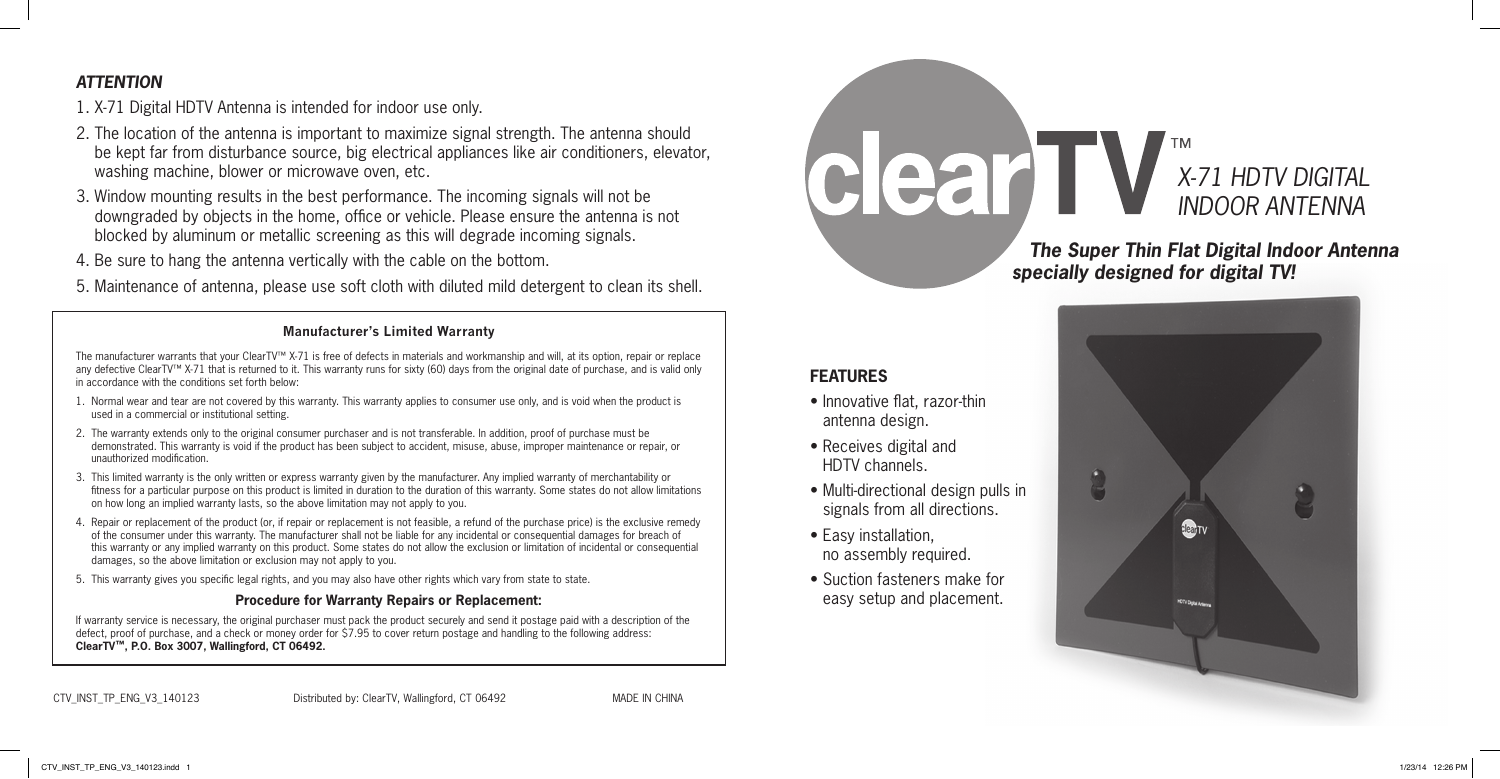# *Step 1 — CONNECTING ANTENNA*

Attach the mini coax cable, which is the small black cable coming from the antenna. Simply screw the connector into the ANTENNA IN or CABLE IN port on the back of your television.



#### **Is the picture better than cable?**

All cable companies compress their HD signals; the result is a degraded signal that is usually inferior to OTA broadcast.

#### **What is signal compression?**

Signal compression is a method of making video transmissions smaller. The quality of the signal is degraded in order to fit in more quantity. All cable companies compress their signals in order to make room for all of those extra channels. OTA broadcast television signals are not compressed and are therefore better quality.

## **Does Clear TV work with my DVR or TIVO?**

Yes, Clear TV is compatible with TiVo and other digital video recorders (DVR) so you can watch what you want, when you want. Since Clear TV is a HD antenna and can receive an HD broadcast signal there is no need for an HD converter box.

## **Will the channel numbers be the same?**

With the digital system, the channel number that appears on your television screen and the actual channel number can be and often are different. Many stations have sub channels (channel 2, channel 2.1, 2.2, 2.3, etc.) Keep in mind reception will vary in your area due to geography and location of the broadcast antenna.

## **What if I can't receive a signal with Clear TV?**

Signal strength will vary based on a certain variables, such as distance from the transmitter, hills, buildings, and even tall trees can impact reception. To check the exact distance from your residence to the nearest transmitters, and get an idea of what to expect in the way or reception, go to antennaweb.org and type in your address. It is recommended that you be within 25 to 30 miles of a broadcast antenna.

## **Clear TV Reception Tips**

Place Clear TV in the location with the strongest reception, typically this will be on an exterior wall or window. A television signal can become weak or intermittent by passing through walls that are exceptionally thick or contain large amounts of metal. In this case, consider attaching Clear TV to the inside surface of a window pane using the provided suction cups. This will help to capture a weak station. However, Clear TV or the cable should never be allowed to interfere with the normal operation of the window.

## **For optimal performance**

Place Clear TV on the inside surface of an exterior wall, ideally a wall facing the general direction of local transmission towers. (You can find out the location of your towers by going to antennaweb.org). If there are multiple tower locations, optimize the position of Clear TV to the weakest signal. Clear TV can pick up the stronger signals from any direction. Experiment with different walls and even different rooms to find the best location

## **Concealing Clear TV behind your Television or Artwork**

Hiding Clear TV behind your television, artwork, wall hangings, or even furniture should not affect its performance. We recommend that first, find the best location for your antenna and it may or may not be behind your television.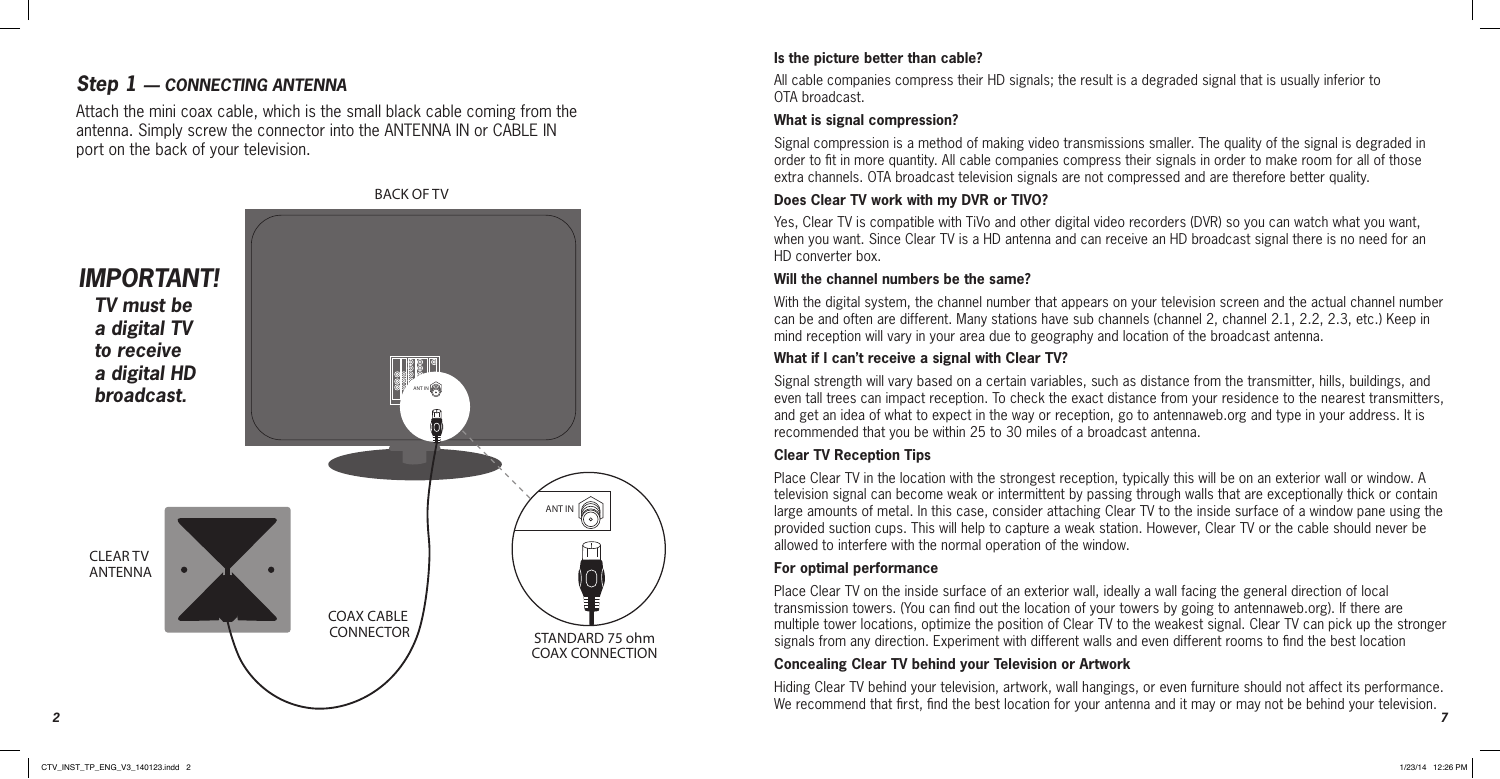## **Frequently Asked Questions**

## **What is Clear TV?**

A government mandate requires television broadcasters to convert from analog to digital broadcast. Now, only digital signals are available over the air in the United States and Canada. Clear TV is an antenna that receives overthe-air digital and HD signals for free. The signal is a better visual and audio quality than analog. Digital television enables broadcasters to offer multiple programming choices on a single channel (sub channels), greatly expanding viewer choices.

## **How many channels can I receive over the air?**

Reception will vary based on factors like geography and location of the broadcast, antenna, hills, buildings, and even tall trees can impact reception. It is recommended that you be within 25 to 30 miles of a broadcast antenna. Most households can receive these popular networks: PBS, NBC, CBS, ABC, FOX, ION, CW, Qubo - a children's channel, a 24 hour sports programming, a 24 hour classic movie channel, 24 hour news and weather channel, and popular Spanish-language channels: Azteca, Univision, Telemundo, TeleFutura, may also be available.

## **Will I receive Cable shows?**

No, Clear TV does not receive shows that are produced for cable only.

## **Will it fit all Televisions?**

Clear TV will connect with televisions that have an (Antenna IN or a Cable IN) port on the back of the television.

Most televisions sold after May 25, 2007 are required by law to have an ATSC (Digital) tuner built-in and will receive digital broadcasts. If your television was purchased earlier, but has a menu option for scanning digital channels then your television has a digital ATSC tuner. Check for the letters 'ATSC'. If it does not say that it is equipped with an ASTC tuner, you will need to purchase a converter box.

## **Can I use it outside, in my attic, or basement ?**

Clear TV is designed as an indoor antenna only. We recommend Clear TV be hung on the inside of an exterior wall or window that is facing the broadcast towers. Placing it in a basement or attic is not recommended. Exposure to outside elements such as moisture or temperature extremes can be harmful to your antenna.

## **Do I need an amplifier?**

If you live in a major metropolitan area you should not need to boost the signal strength. If you live in a rural area of the country where the signal is weak or intermittent, you may want to purchase a Clear TV amplifier to boost your reception.

## **Can I add an extension cable to my Clear TV?**

Yes, if you would like to move your Clear TV to a location the exceeds the reach of the cable connected to your antenna you can purchase an extension cable.

## **Are all broadcasts now in High Definition?**

Not all digital signals are High Definition.  $6$  and digital signals are might belimition.  $3$ 



# *Step 2A — MOUNTING ANTENNA TO WALL*

For mounting your antenna on a wall, simply remove the suction cups and use the holes to mount your antenna in your desired location. We recommend using tape to temporarily stick the antenna to the wall before permanently mounting it with the screws provided.